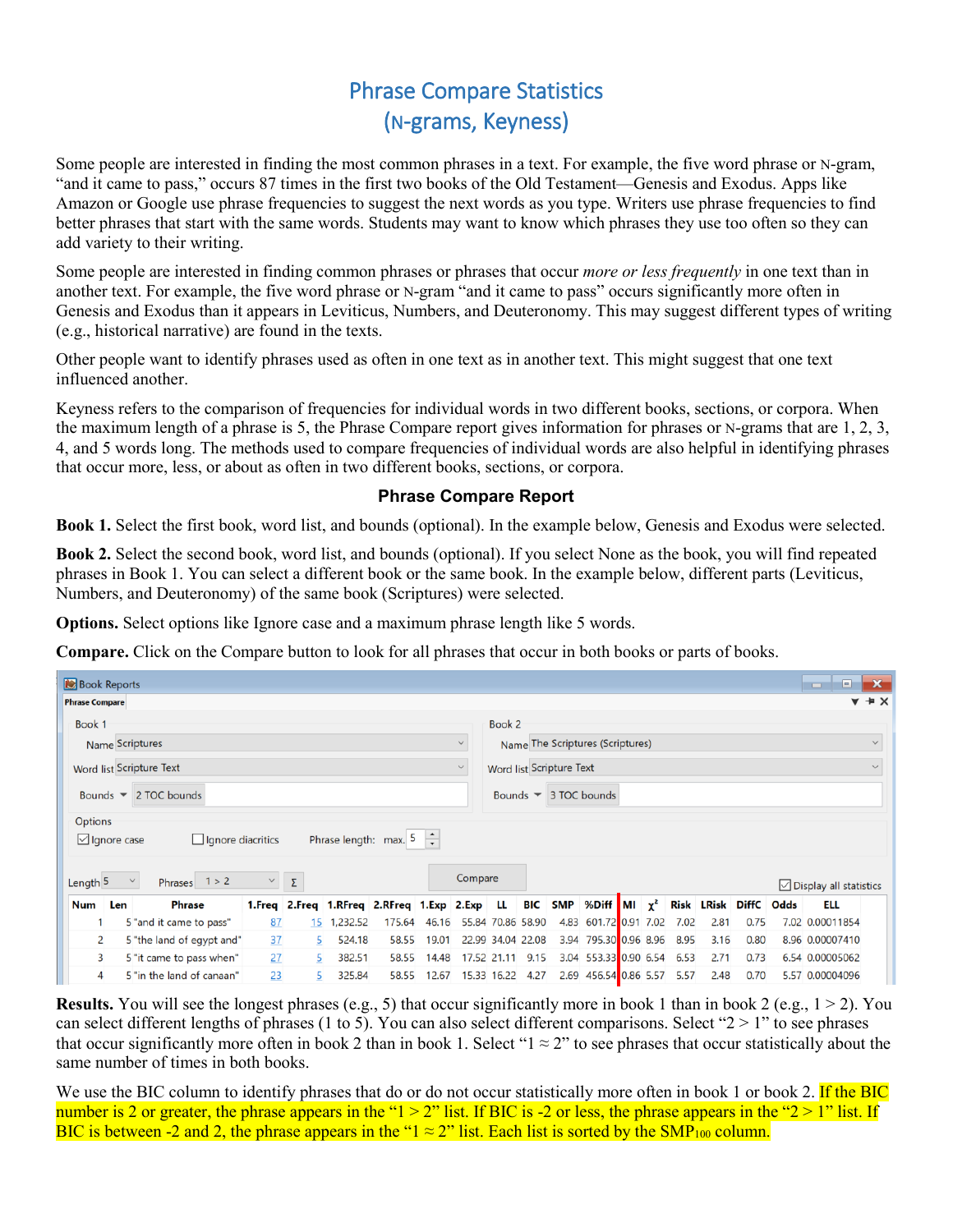The columns before the red line always appear. Those after the red line only appear if you check the box by "Display all statistics." Each of the columns will be explained briefly below.

**Save Results.** Click on the Save Results button at the bottom of the results. Select Copy, Print, or Export all. The copy and print options include only the selected phrases.

The *export* option saves all phrases appearing in the results window to a CSV (utf16) file or to a TXT (utf8) file. You can double-click on a CSV file to open it in Excel. To open the TXT file in Excel, click on the Data tab, click on "Get External Data" button, select "From Text," and follow prompts.

# Observed Frequencies (1.Freq, 2.Freq)

Phrase Compare statistics are all based on counting how many times each word or phrase is found in the text. If you click on the ∑ button, you will see how many different phrases of the selected length (e.g., 5) are each book.

| Book |  | (1) Scriptures, (2) The Scriptures (Scriptures)  |
|------|--|--------------------------------------------------|
|      |  | Word list (1) Scripture Text, (2) Scripture Text |
|      |  | Bounds (1) 2 TOC bounds, (2) 3 TOC bounds        |
|      |  | Phrases (1) 64107, (2) 70787                     |
|      |  | in both (1) 1943, (2) 1943                       |
|      |  | in one (1) 62164, (2) 68844                      |
|      |  | Freq. (1) 70587, (2) 85401                       |
|      |  | in both (1) 3763, (2) 5581                       |
|      |  | in one (1) 66824, (2) 79820                      |

In the 1.Freq and 2.Freq columns above, "and it came to pass" occurs 87 times in book 1 and 15 times in book 2. Book 1 has 64,107 different five word phrases that occur 70,587 times.

These observed results can be put in a table. The other numbers are calculated by adding or subtracting the observed results shown in bold blue numbers. In the table, o12 refers to the observed times the phrase occurs in book 2. R1 is the number of times the phrase occurs in both books. C1 is the total number of five word phrases in book 1. Total is how many five word phrase occur in both books.

| <b>OBSERVED frequencies</b> | Book 1         | <b>Book 2</b>  |                   |
|-----------------------------|----------------|----------------|-------------------|
| and it came to pass         | $011 = 87$     | $012 = 15$     | $R1 = 102$        |
| Other phrases               | $o21 = 70,500$ | $o22 = 85,386$ | $R2 = 115,886$    |
|                             | $Cl = 70.587$  | $C2 = 85,401$  | Total = $115,988$ |

# Relative Frequencies (1.RFreq, 2.RFreq)

Relative frequencies estimate how many times each phrase would occur if both books contained exactly one million phrases. For example, if a phrase occurred 10 times in a 100 words (10%), and 10 times in 1000 words (1%), the observed frequencies are the same, but the relative frequencies are 100,000 and 10,000 respectively.

In the above example, book 2 is about 20% longer than book 1. The table below calculates the relative frequencies by dividing 87 by the total phrases (e.g.,  $\frac{0.1}{C1}$  and  $\frac{0.1}{C2}$ ) to find the percent. This percent is then multiplied by 1,000,000 to find the relative frequency or frequency per million.

| <b>RELATIVE frequencies</b> | <b>Book 1</b>                  | Book 2                         |                     |
|-----------------------------|--------------------------------|--------------------------------|---------------------|
| and it came to pass         | $r11 = (o11/C1) * 1,000,000$   | $r12 = (o12/C2) * 1,000,000$   | $R1 = 1408.16$      |
|                             | $r11 = (87/70587) * 1,000,000$ | $r12 = (15/85401) * 1,000,000$ |                     |
|                             | $r11 = 1232.52$                | $r12 = 175.64$                 |                     |
| Other phrases               | $r21 = 998,767.47$             | $r22 = 999824.36$              | $R2 = 1,998,591.84$ |
|                             | $C1 = 1,000,000$               | $C2 = 1,000,000$               | Total = $2,000,000$ |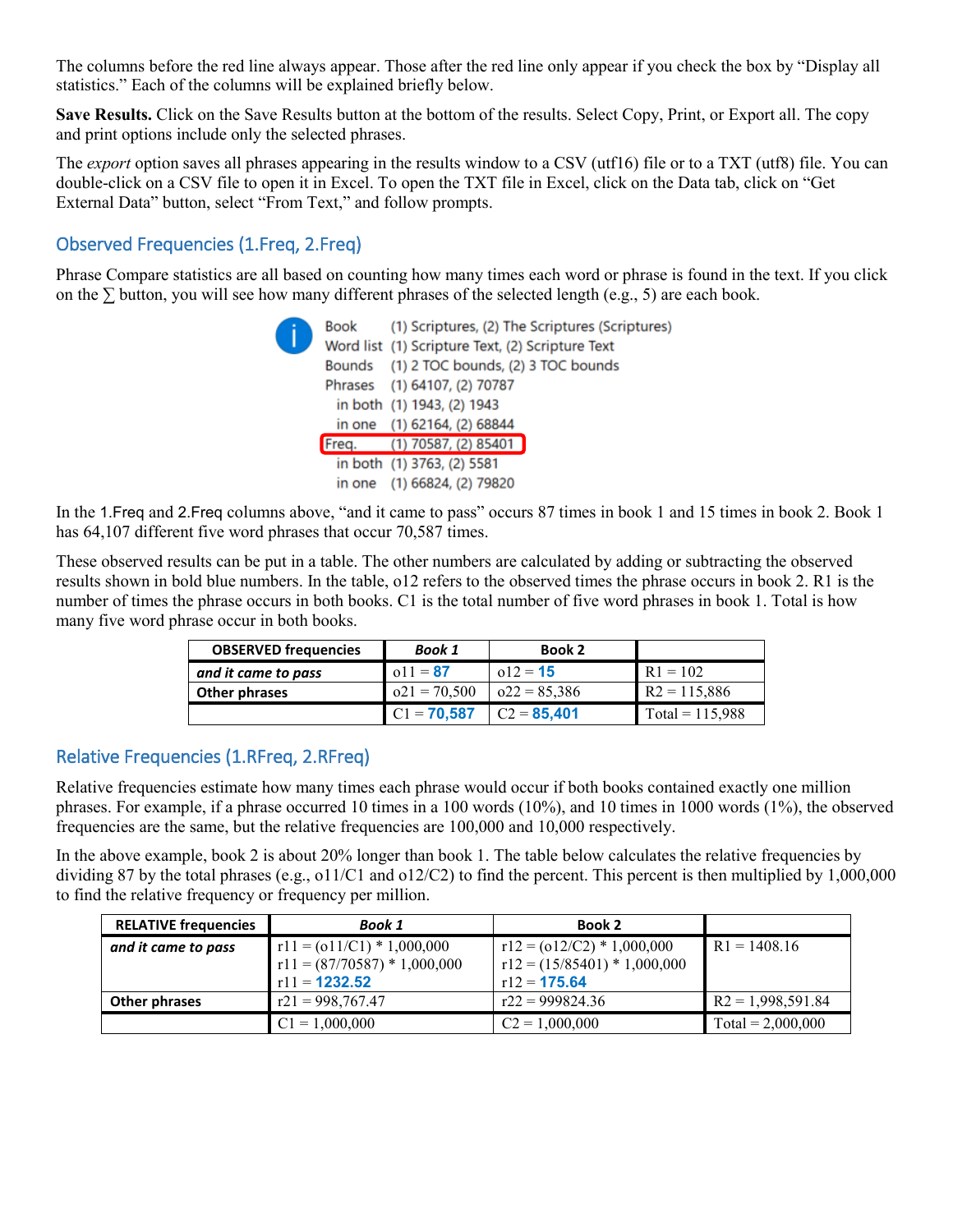# Expected Frequencies (1.Exp, 2.Exp)

Expected frequencies are based on the probability of a result times the number of tries. For example, if you flip a coin 10 times, the *expected* number of *heads* would be 5 since the probability of *heads* is 50%.

The probability of being in either book is R1/Total. The number of tries is the number of phrases in each book (C1 or C2). Therefore, the expected value for the first cell (e11) is  $46.16$  (102  $*$  0.000654).

| <b>EXPECTED frequencies</b> | Book 1           | <b>Book 2</b>       |                   | <b>Probability</b> |
|-----------------------------|------------------|---------------------|-------------------|--------------------|
| and it came to pass         | $e11 = 46.16$    | $e12 = 55.84$       | $R1 = 102$        | 0.000654           |
| <b>Other phrases</b>        | $e21 = 70540.84$ | $e^{22} = 85345.16$ | $R2 = 115,886$    | 0.999346           |
|                             | $C1 = 70.587$    | $C2 = 85,401$       | $Total = 115.988$ |                    |

The following table shows how the expected values are calculated.

|               | Book 1                                | Book 2                  |                   | Probability     |
|---------------|---------------------------------------|-------------------------|-------------------|-----------------|
| <b>Phrase</b> | $e_{11} = C_1 \times \frac{1}{Total}$ | $e12 = R1 - e11$        | R1                | Total           |
| Other phrases | $e^{21} = C1 - e^{11}$                | $e^{22} = C^2 - e^{12}$ | $R2 = total - R1$ | $P_2 = 1 - P_4$ |
|               |                                       |                         | $Total = C1 + C2$ |                 |

## Column Headings and Statistics

The last six columns after the red line are shown if "Display all statistics" is checked. These statistics are discussed below.

| Length <sup>5</sup> |     | Phrases $1 > 2$           | $\sim$ 5 |             |                                              |              | Compare           |             |      |                                                   |  |      |      |      | $\vee$ Display all statistics |
|---------------------|-----|---------------------------|----------|-------------|----------------------------------------------|--------------|-------------------|-------------|------|---------------------------------------------------|--|------|------|------|-------------------------------|
| <b>Num</b>          | Len | <b>Phrase</b>             |          |             | 1.Freq 2.Freq 1.RFreq 2.RFreq 1.Exp 2.Exp LL |              |                   |             |      | BIC SMP %Diff $MI \times^2$ Risk LRisk DiffC Odds |  |      |      |      | ELL                           |
|                     |     | 5 "and it came to pass"   | 87       | 15 1.232.52 |                                              | 175.64 46.16 | 55.84 70.86 58.90 |             |      | 4.83 601.72 0.91 64.45                            |  | 7.02 | 2.81 | 0.75 | 7.02 0.00011854               |
|                     |     | 5 "the land of egypt and" |          | 524.18      | 58.55                                        | 19.01        | 22.99 34.04 22.08 |             |      | 3.94 795.30 0.96 29.42 8.95                       |  |      | 3.16 | 0.80 | 8.96 0.00007410               |
|                     |     | 5" it came to pass when"  |          | 382.51      | 58.55                                        | 14.48        |                   | 17.52 21.11 | 9.15 | 3.04 553.33 0.90 18.23                            |  | 6.53 | 2.71 | 0.73 | 6.54 0.00005062               |
| 4                   |     | 5"in the land of canaan"  | 23       | 325.84      | 58.55                                        | 12.67        |                   | 15.33 16.22 | 4.27 | 2.69 456.54 0.86 13.93 5.57                       |  |      | 2.48 | 0.70 | 5.57 0.00004096               |

#### Types of statistical measures

Statistical *association measures* are used to compare the frequencies of words or phrases in two different books, sections, or corpora. High scores identify words or phrases that occur more often in one book than another. Low scores identify words or phrase with different frequencies that may be due to chance.

Some statistics below measure the *effect size* (e.g., SMP, %Diff) to answer questions like "how much bigger is o<sub>11</sub> than e<sub>11</sub> (e.g.,  $o_{11} / e_{11}$ )" or "how much bigger is  $r_{11}$  than  $r_{12}$ ."

Other statistics measure *statistical significance* (e.g., LL, BIC,  $\chi^2$ ) to answer questions like "is O<sub>11</sub> significantly bigger  $E_{11}$ ?"

For more information, see *[Statistics in Corpus Linguistics: A Practical Guide](https://www.amazon.com/Statistics-Corpus-Linguistics-Practical-Guide/dp/1107565243)* by Vaclav Brezina, ["Log-likelihood and](http://ucrel.lancs.ac.uk/llwizard.html)  [effect size calculator,](http://ucrel.lancs.ac.uk/llwizard.html)" its downloadable spreadsheet [\(http://ucrel.lancs.ac.uk/people/paul/SigEff.xlsx\)](http://ucrel.lancs.ac.uk/people/paul/SigEff.xlsx), and ["Keyness](https://research.edgehill.ac.uk/files/20078913/Gabrielatos.Keyness.postprint.pdf)  [Analysis: nature, metrics and techniques"](https://research.edgehill.ac.uk/files/20078913/Gabrielatos.Keyness.postprint.pdf) by Costas Gabrielatos.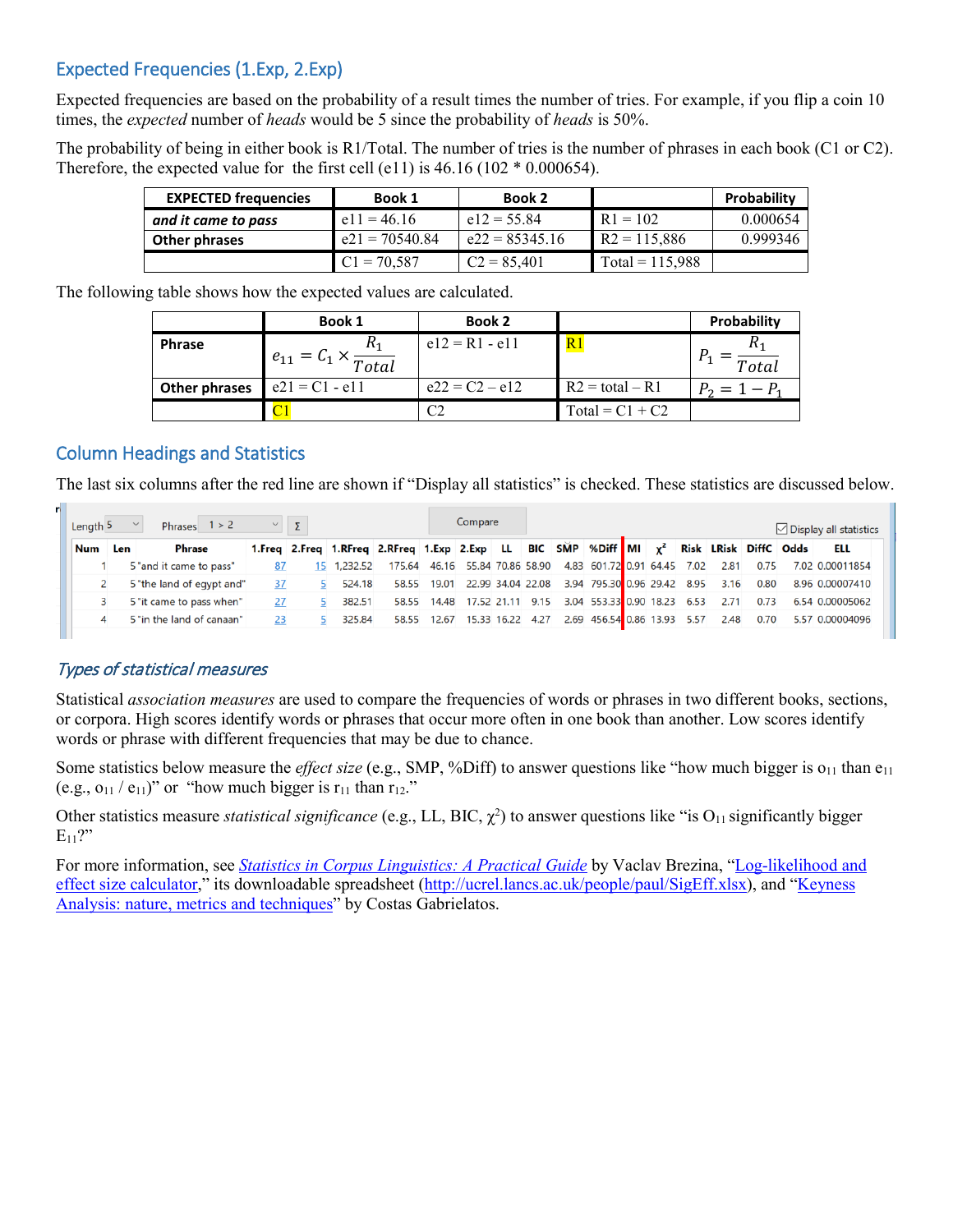## Significance Measures

Statistical *significance measures* are based on hypothesis tests. For example, is there less than a 5% probability that the difference in frequencies for a phrase in two books would be due to chance?

|              | <b>Description of Significance Measures</b>                                                                                                                                                                                                                                                                                                                                                      | Formula                                                                                                                                         |
|--------------|--------------------------------------------------------------------------------------------------------------------------------------------------------------------------------------------------------------------------------------------------------------------------------------------------------------------------------------------------------------------------------------------------|-------------------------------------------------------------------------------------------------------------------------------------------------|
| $\mathbf{L}$ | Log-likelihood (LL) is used to determine if differences in<br>observed frequencies are statistically significant or due to chance.                                                                                                                                                                                                                                                               | $2 \times (o_{11} \times \log_e \frac{o_{11}}{e_{11}} + o_{12} \times \log_e \frac{o_{12}}{e_{12}})$                                            |
|              | LL is interpreted using the $\chi^2$ distribution with one degree of<br>freedom: 3.84 ( $p < 0.05$ ), 6.63 ( $p < 0.01$ ), 10.83 ( $p < 0.001$ ), and<br>15.13 $(p < 0.0001)$ .                                                                                                                                                                                                                  | If $O_{11} = 0$ , the two parts of the formula<br>with $O_{11}$ are set to 0. The same applies<br>for $O_{12}$ .                                |
|              | <b>Problem:</b> LL is a two-sided test that assigns high positive scores<br>when observed results $(O_{11})$ are much greater <i>or less</i> than expected<br>$(E_{11})$ .                                                                                                                                                                                                                       |                                                                                                                                                 |
|              | <b>Solutions:</b><br>Use LL to identify <i>phrases</i> that occur significantly more<br>$\bullet$<br>in one book or the other.<br>Multiply LL by -1 if $O_{11} < E_{11}$ for sorting, but use the<br>absolute value $ LL $ for significance. <sup>1</sup>                                                                                                                                        |                                                                                                                                                 |
| <b>BIC</b>   | The Bayesian Information Criterion (BIC) of Bayes Factor is<br>based on the Log Likelihood and can be interpreted as shown.                                                                                                                                                                                                                                                                      | $LL - \log_e Total$                                                                                                                             |
|              | No difference<br>$\leq 0$ :<br>Small difference<br>$0 - 2$ :<br>Different<br>$2-6:$<br>6-10: Very different<br>$> 10$ :<br>Very, very different                                                                                                                                                                                                                                                  |                                                                                                                                                 |
|              | <b>Problem:</b> BIC scores greater than 2 indicate a difference, but they<br>don't indicate which book has a greater frequency.                                                                                                                                                                                                                                                                  |                                                                                                                                                 |
|              | <b>Solutions:</b><br>The list " $1 > 2$ " includes phrases with BIC $>= 2$ , and the<br>٠<br>relative frequency in book 1 was greater than in book 2.<br>The list " $1 < 2$ " means BIC > = 2, and the relative<br>$\bullet$<br>frequency in book 2 was greater than in book 1.<br>The list " $1 \approx 2$ " means BIC < 2, and the relative frequency<br>in book 2 was greater than in book 1. |                                                                                                                                                 |
| $\chi^2$     | $\chi^2$ or chi-square is a widely used significance test.                                                                                                                                                                                                                                                                                                                                       |                                                                                                                                                 |
|              | Chi-square is interpreted using the $\chi^2$ distribution with one degree<br>of freedom: 3.84 ( $p < 0.05$ ), 6.63 ( $p < 0.01$ ), 10.83 ( $p < 0.001$ ), and<br>15.13 ( $p < 0.0001$ ). If $\chi^2$ is greater than 15.13, the difference is<br>significant at the 0.0001 level ( $p < 0.0001$ ).                                                                                               | $\frac{(o_{11}-e_{11})^2}{e_{11}} + \frac{(o_{12}-e_{12})^2}{e_{12}}$<br>$+\frac{(o_{21}-e_{21})^2}{e_{21}} + \frac{(o_{22}-e_{22})^2}{e_{22}}$ |
|              | <b>Problem:</b> A large chi-square value identifies phrases that occur<br>more <i>or less</i> times in book 1. Chi-square is not reliable if $o_{11}$ or $o_{12}$<br>are small (e.g., $\le$ 5) especially if C <sub>1</sub> + C <sub>2</sub> is very large. This<br>happens frequently in WordCruncher books and in corpus<br>linguistics.                                                       | This formula does not show the Yates<br>correction that is added.                                                                               |
|              | <b>Solutions:</b><br>Use chi-square, LL, or BIC to select significant<br>$\bullet$<br>differences.<br>Sort the list using SMP or another effect statistic that<br>shows <i>more</i> or <i>less</i> .                                                                                                                                                                                             |                                                                                                                                                 |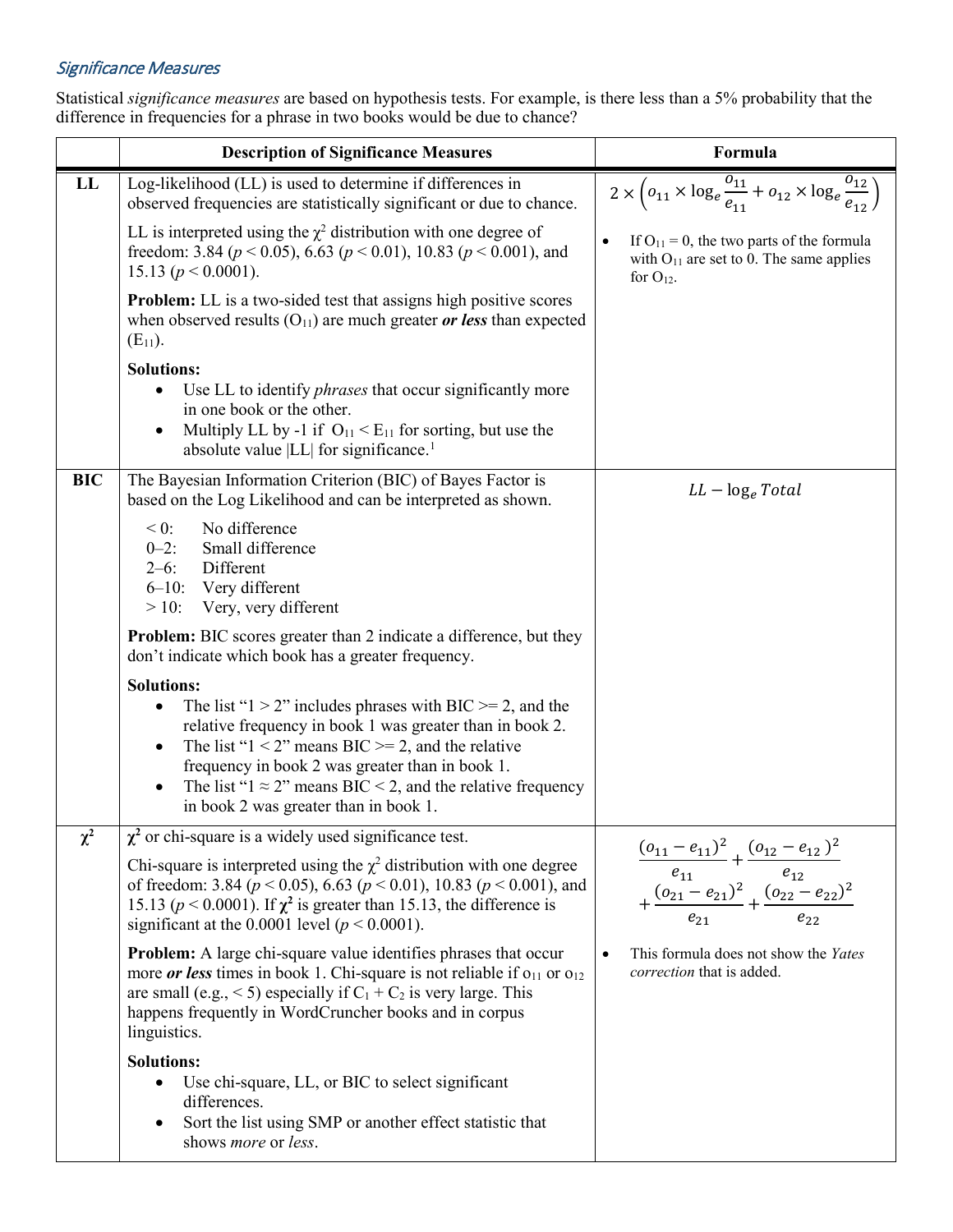#### Effect Size Measures

|                                           | <b>Description of Effect Size Measures</b>                                                                                                                                                                                                                                                                                                                       | Formula                                                                                                                          |
|-------------------------------------------|------------------------------------------------------------------------------------------------------------------------------------------------------------------------------------------------------------------------------------------------------------------------------------------------------------------------------------------------------------------|----------------------------------------------------------------------------------------------------------------------------------|
| <b>SMP</b><br>$SMP_1$<br>$SMP_{10}$       | The Simple Maths Parameter (SMP) compares the relative frequency<br>of each word or phrase in two books or corpora. A constant $(k)$ is<br>added to each frequency to avoid division by 0 and to focus on phrases<br>that with a relative frequency greater than $k$ .<br>If $k = 100$ , the SMP <sub>100</sub> highlights relative frequencies greater than 100 | $\frac{r_{11}+k}{r_{12}+k}$                                                                                                      |
| $SMP_{100}$<br><b>SMP</b> <sub>1000</sub> | as shown in the table below. The constant $k$ is typically 1, 10, 100, or<br>1000. See columns $SMP_1$ , $SMP_{10}$ , $SMP_{100}$ , and $SMP_{1000}$ .                                                                                                                                                                                                           |                                                                                                                                  |
|                                           | Relative Freq.<br>К<br>r11<br>r12<br>1<br>10<br>100<br>1000                                                                                                                                                                                                                                                                                                      |                                                                                                                                  |
|                                           | 2<br>1<br>1.50<br>1.09<br>1.01<br>1.00<br>20<br>10<br>1.91<br>1.50<br>1.09<br>1.01                                                                                                                                                                                                                                                                               |                                                                                                                                  |
|                                           | 1.50<br>100<br>1.99<br>200<br>1.91<br>1.09<br>2000<br>1000<br>2.00<br>1.99<br>1.91<br>1.50                                                                                                                                                                                                                                                                       |                                                                                                                                  |
|                                           | The Phrase Compare filter " $1 > 2$ " includes phrases if BIC $>= 2$ , and<br>then it is sorted by $SMP_{100}$ scores to see phrases that occur more in<br>book 1 than in book 2.                                                                                                                                                                                |                                                                                                                                  |
| %Diff                                     | %Diff is the percent difference between the relative frequency of a<br>phrase in book 1 and in book 2. Each of the SMP examples above<br>would have the same %Diff of 100.0.                                                                                                                                                                                     | $\frac{(r_{11}-r_{12})*100}{r_{12}}$                                                                                             |
|                                           | Relative Freq.<br>%Diff<br>r11<br>r12                                                                                                                                                                                                                                                                                                                            |                                                                                                                                  |
|                                           | 100<br>100<br>0<br>100.0<br>100<br>200                                                                                                                                                                                                                                                                                                                           |                                                                                                                                  |
|                                           | 100<br>400<br>$-75.0$<br>700.0<br>800<br>100                                                                                                                                                                                                                                                                                                                     |                                                                                                                                  |
| <b>Risk</b>                               | Relative Risk or Ratio estimates the likelihood of a phrase being in<br>book 1 or book 2. If Risk = 1, the likelihood is the same. If Risk $> 1$ ,<br>the phrase is more likely to be in book 1. If $Risk = 2$ , the phrase occurs<br>twice as often in book 1.                                                                                                  | $r_{11}$<br>$r_{12}$                                                                                                             |
|                                           | Relative Freq.<br>r12<br>Risk<br>r11                                                                                                                                                                                                                                                                                                                             | If $r_{11}$ is 0, 0.5/C <sub>1</sub> is used instead.<br>$\bullet$<br>If $r_{12}$ is 0, 0.5/C <sub>2</sub> is used instead.<br>٠ |
|                                           | 100<br>100<br>200<br>100<br>2<br>0.25<br>400<br>100<br>8<br>800<br>100                                                                                                                                                                                                                                                                                           |                                                                                                                                  |
| <b>LRisk</b>                              | Log Relative Risk (LRisk) or Log Ratio focuses on the magnitude of<br>the difference. If a phrase occurs more in book 2, LRisk is negative.                                                                                                                                                                                                                      | $\log_2(\frac{r_{11}}{r_{12}})$                                                                                                  |
|                                           | Relative Freq.<br>r11<br>r12<br>LRisk<br>100<br>100<br>0                                                                                                                                                                                                                                                                                                         |                                                                                                                                  |
|                                           | 200<br>100<br>400<br>100<br>$-2$<br>$\mathbf{3}$<br>800<br>100                                                                                                                                                                                                                                                                                                   |                                                                                                                                  |